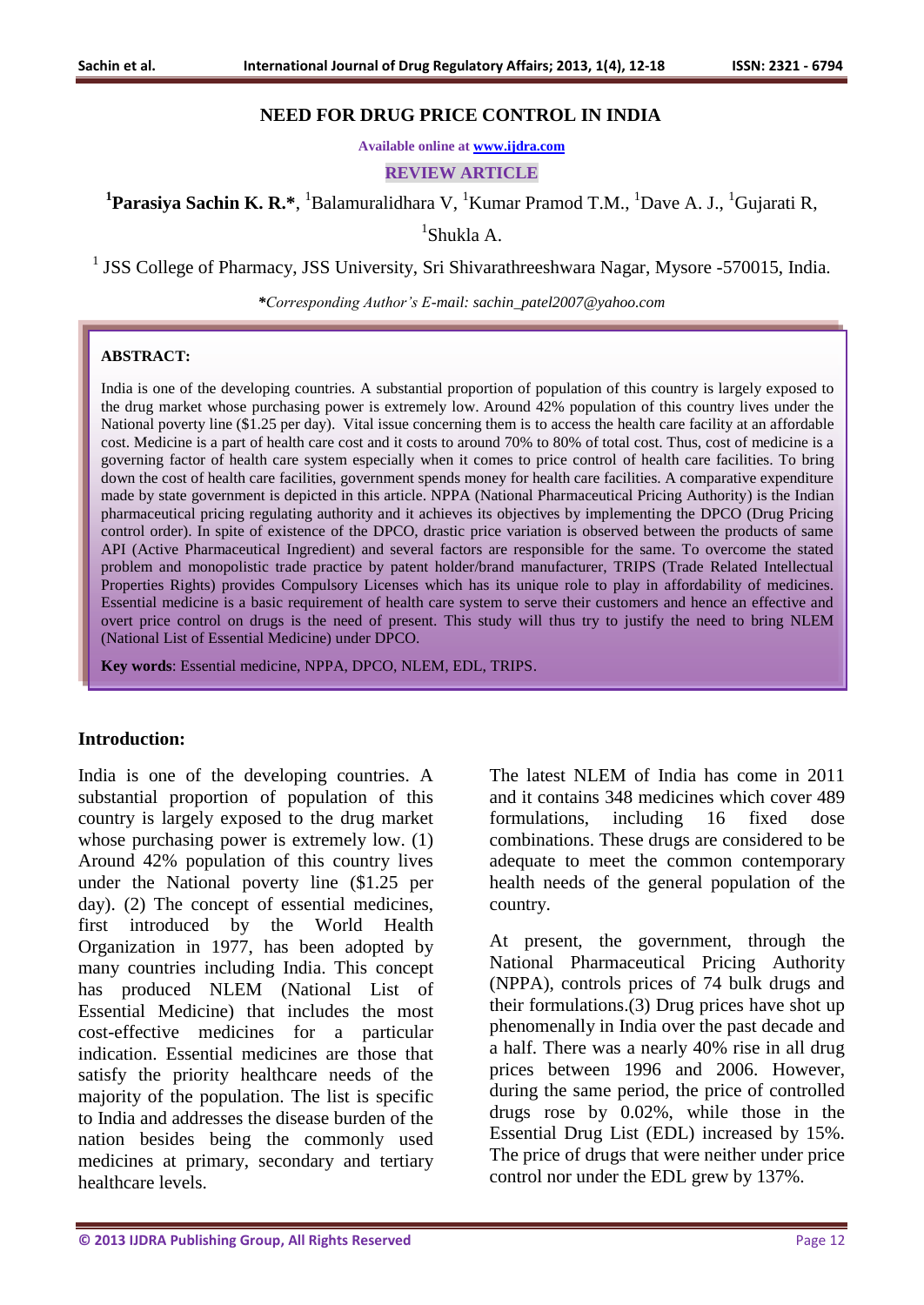Once these essential medicines are brought under Drug Price Control Order (DPCO), it cannot be sold at a price higher than that fixed by the government. This will put a cap on the maximum price at which essential drugs, like some commonly used anti-AIDS and anticancer drugs, besides a horde of painkillers, anti-TB drugs, sedatives, lipid lowering agents and steroids, can be sold in the country.

Lack of access to much needed medicines may be due to high costs of the drugs, low purchasing power or non-availability. Each of these elements which result in poor access should be analysed for better access of the drugs.

### **Expenses on Medicines**

Health care expenses are composed of medicines, diagnostic charges, analytical testing and other expenditures. Out of these all categories, expenditure on medicines carries largest portion around 70% to 80% of health care expenditure (Table 1). Hence, controlling medicine prices result into decreasing cost of health care facilities.

| <b>Quintiles</b>         | <b>Health Exp. (Rs)</b> |              | <b>Exp. on Medicine (Rs)</b> |              | % Exp. on Medicine |              |  |
|--------------------------|-------------------------|--------------|------------------------------|--------------|--------------------|--------------|--|
|                          | <b>Rural</b>            | <b>Urban</b> | <b>Rural</b>                 | <b>Urban</b> | <b>Rural</b>       | <b>Urban</b> |  |
| First (Lowest)           | 7.72                    | 11.71        | 6.68                         | 9.91         | 86.47              | 84.60        |  |
| Second                   | 13.79                   | 21.66        | 11.71                        | 17.49        | 84.89              | 80.71        |  |
| Third                    | 19.61                   | 29.73        | 16.46                        | 22.72        | 83.94              | 76.44        |  |
| Fourth                   | 29.98                   | 47.00        | 24.44                        | 34.34        | 81.53              | 73.05        |  |
| $\sqrt{\frac{Fifth}{F}}$ | 77.47                   | 105.67       | 55.46                        | 65.90        | 71.59              | 62.36        |  |
| Total                    | 29.58                   | 43.27        | 22.85                        | 30.14        | 77.24              | 69.66        |  |

*Source: Computed from NSS Report 461, 55th Round*

# **Table 1: Health care expenditure**

Here, population is divided in five categories (rural and urban areas) on the basis of income and categorised in ascending order of income. Table 1 shows overall health expenditure, expenditure on medicine and % expenditure on medicines to health expenditure.

As per percent expenditure on medicines, 77% of health expenses in rural area and 70% in urban area are on medicines alone. Interpretation of above statistical data directly indicates that as the people are poorer, expenses on medicines are larger out of all possible health care expenses.

# **Government Drug Expenditure**

Government is also trying to market health care facilities affordable to the patient by spending money in it. Systemic approach toward the health expenditure by government is responsible to get perfect outcome. Present statistical data shows government is expending money in health care facilities, approximately 10% of which is spent on medication expenses (Table 2). (4)

| <b>States</b>  | Drugs expenditure<br>(Rupees) | <b>Health expenditure</b><br>(Rupees) | % of Drugs to<br><b>Health</b> |  |
|----------------|-------------------------------|---------------------------------------|--------------------------------|--|
| Andhra Pradesh | 1270.45                       | 13142.40                              | 9.67                           |  |
| Assam          | 153.01                        | 3269.08                               | 4.68                           |  |
| <b>Bihar</b>   | 220.31                        | 7134.84                               | 3.09                           |  |
| Chhattisgarh   | 250.26                        | 2258.71                               | 11.08                          |  |
| Gujarat        | 269.38                        | 7154.79                               | 3.77                           |  |
| Haryana        | 309.61                        | 3147.09                               | 9.84                           |  |
| Karnataka      | 778.39                        | 9863.31                               | 7.89                           |  |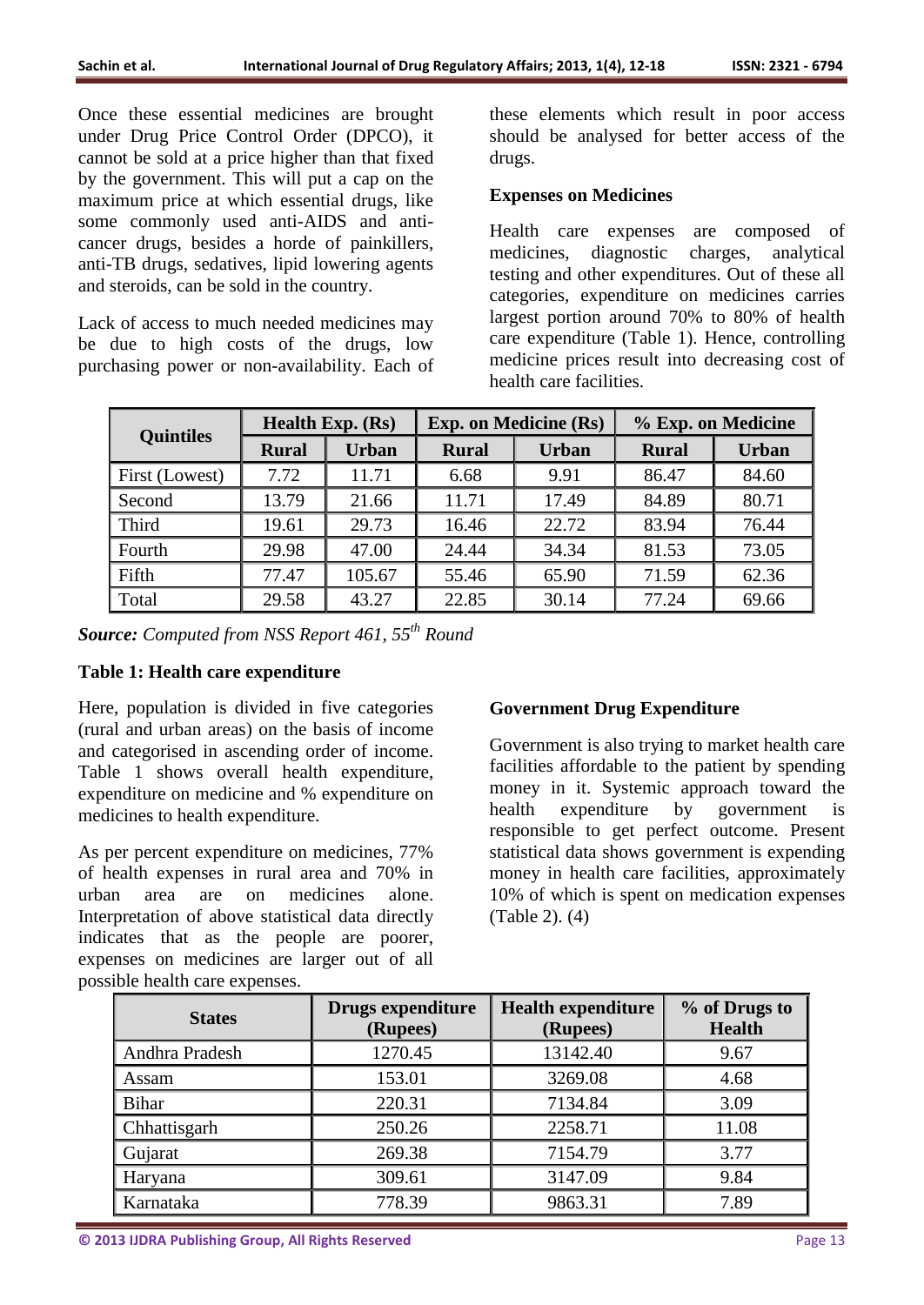| Kerala               | 1242.06  | 7293.15    | 17.03 |  |
|----------------------|----------|------------|-------|--|
| Maharashtra          | 2030.59  | 17837.95   | 11.38 |  |
| Madhya Pradesh       | 792.19   | 6668.93    | 11.88 |  |
| Orissa               | 213.02   | 4213.57    | 5.06  |  |
| Punjab               | 91.63    | 6182.64    | 1.48  |  |
| Rajasthan            | 904.50   | 9731.16    | 9.29  |  |
| Tamil Nadu           | 1809.72  | 11843.28   | 15.28 |  |
| <b>Uttar Pradesh</b> | 710.42   | 13557.88   | 5.24  |  |
| <b>West Bengal</b>   | 579.84   | 13194.83   | 4.39  |  |
| Central Government*  | 7264.92  | 59770.00   | 12.15 |  |
| All-India            | 18890.38 | 1962636.86 | 9.63  |  |

**Source:** Budget Documents, Respective States & Central Govt.

\* Many states report drug expenditure under the category of Materials and Supplies.

# **Table 2: State wise government drug expenditure**

Drug procurement in India is done largely by the government. However, it is not more than 10% of the overall expenditure on health. The overall expenditure on drugs spent by the GOI (Government of India) in 2008 stood at Rs.18,890 crore vis-à-vis a total expenditure of 19,62,636 crore spent on health. This represents 9.63% of total health expenditure spent on drugs.

Here, in table 2 comparative drug expenditure by state governments is tabulated and percent of drugs to health is also calculated and it helps to understand that which state is doing well in comparison to others. The study shows that government of Kerala and Tamil Nadu are having better expenditure plans compared to other state governments.

# **NPPA and DPCO**

- $\triangleright$  NPPA is an organization of the Government of India which was established, inter alia, to fix/revise the prices of controlled bulk drugs and formulations and to enforce prices and availability of the medicines in the country, under the Drugs Prices Control Order, 1995.
- $\triangleright$  The organization is also entrusted with the task of recovering amounts overcharged by manufacturers for the controlled drugs from the consumers.

 $\triangleright$  It also monitors the prices of decontrolled drugs in order to keep them at reasonable levels.

# **Functions of NPPA**

- To implement and enforce the provisions of the Drugs (Prices Control) Order in accordance with the powers delegated to it.
- To deal with all legal matters arising out of the decisions of the Authority.
- To monitor the availability of drugs, identify shortages, if any, and to take remedial steps.
- To collect/maintain data on production, exports and imports, market share of individual companies, profitability of companies etc, for bulk drugs and formulations.
- To undertake and/or sponsor relevant studies in respect of pricing of drugs/ pharmaceuticals.
- To recruit/appoint the officers and other staff members of the Authority, as per rules and procedures laid down by the Government.
- To render advice to the Central Government on changes/revisions in the drug policy.
- To render assistance to the Central Government in the parliamentary matters relating to the drug pricing. (5)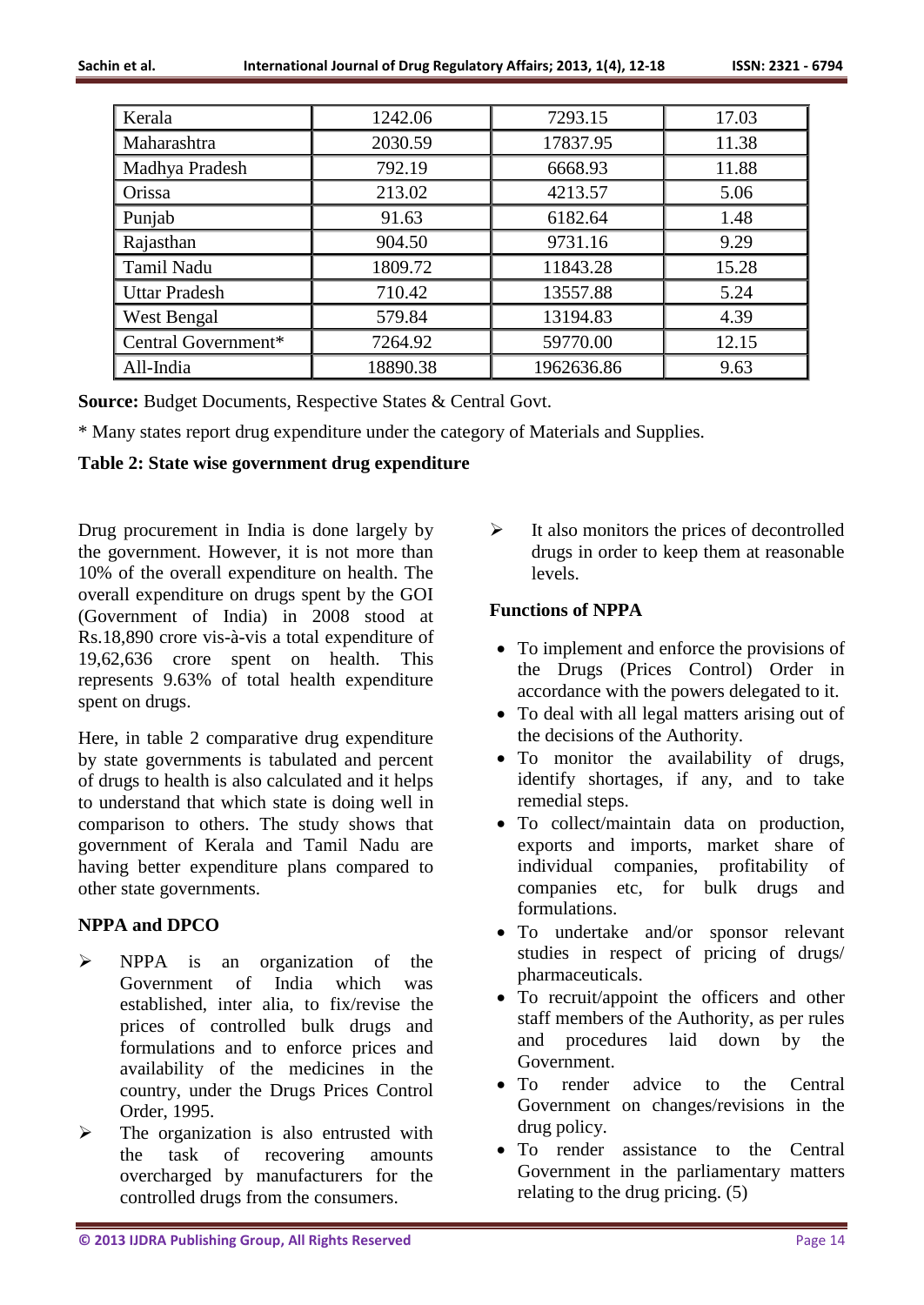Recent policy changes have enormous implications for drug prices in India. As of today, only one-tenth of drug market is price controlled as against nearly 90 percent during the late 1970s, this has triggered wide debate on the rising drug prices.(6) Prices of drugs in India were considered to be one of the highest in the world in 1960.(7) The trend of high prices has tended to reverse since the 1970s in the wake of a series of policy measures, such as, drug price control, process patents for drugs, etc. Over the years, however, price controls are being dismantled gradually and the number of bulk drugs that were under price control has been brought down gradually to a very minimum level. In 1979, 347 bulk drugs were under the price control, which came down to 166 in 1987 and further reduced to 142. Drastically pruning the list of drugs under

control further, the Drug Price Control Order (DPCO) of 1995, sought to limit the control to just 76 drugs. The DPCO delineates certain benchmarks on which price control is based. These are i) sales turnover, ii) market monopoly and iii) market competition.

The sharp rise in drug prices could also result from high and growing trade margins. It must be noted that not only there is a general rise in pharmaceutical prices; the initial price *per se* is fixed with enormous margins. Trade margins are one of the highest in the pharmaceutical industry (Sakthivel 2005 and Srinivasan 1999). Add to it, the extra sales taxes levied by respective state governments – since drugs come under state subject.



**Figure 1:** Strategy adopted by DPCO to bring drug formulation under MAPE

As shown in Figure 1, drug formulations that are under price control are those that have i) annual turnover of Rs. 40 million and above with monopoly scenario (see chart 1 for detailed criteria) and ii) annual turnover of less

than Rs. 40 million but not less than Rs. 10 million with less market competition. Across the board, the price control order of 1995 fixed 100 per cent Maximum Allowable Post-Manufacturing Expenses (MAPE) to all drugs.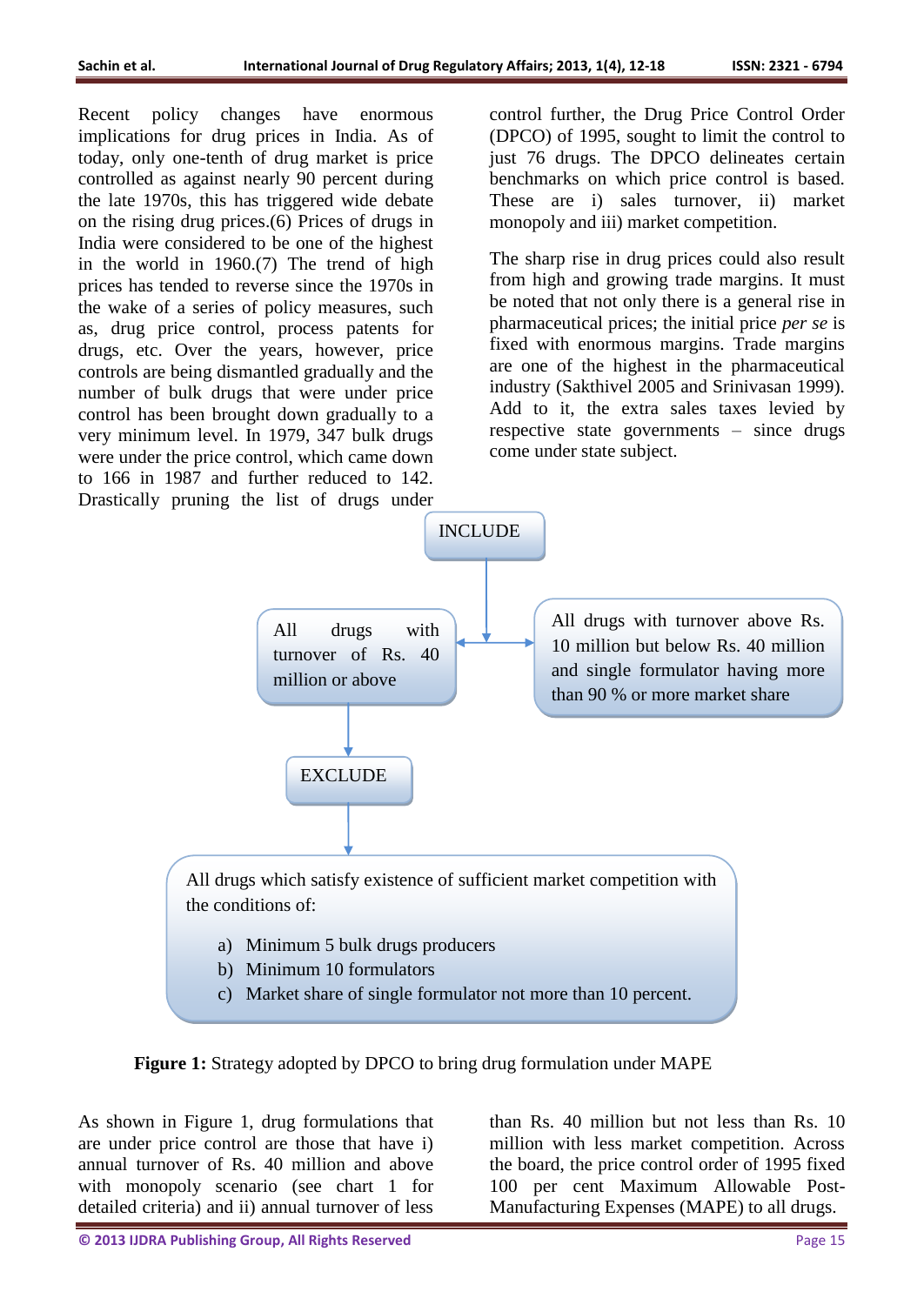The retail price of the formulation is calculated based on the following formula:

*Retail Price* = 
$$
(M.C + C.C. + P.M. + P.C.) x
$$
  
 $(1+MAPE/100) + E.D.$ 

Where,

**M.C** denotes material cost including drug cost and other pharmaceutical aids;

**C.C.** indicates conversion cost;

**P.M.** means packing material cost of formulation;

**P.C.** connotes packing of shipment;

**MAPE** denotes Maximum Allowable Post-Manufacturing Expenses which includes trade margin and

**E.D.** indicates excise duty.

| <b>DPCO</b>                                                                                                                                                                                                                                           | <b>DPCO</b>        | <b>DPCO</b>         | <b>DPCO</b>          | <b>DPCO</b>          | <b>DPCO</b>        |
|-------------------------------------------------------------------------------------------------------------------------------------------------------------------------------------------------------------------------------------------------------|--------------------|---------------------|----------------------|----------------------|--------------------|
| Year                                                                                                                                                                                                                                                  | 1979               | 1987                | 1995                 | 2008                 | 2013               |
| No. of Medicines under Price Control                                                                                                                                                                                                                  | 347                | 142                 | 76                   | 74                   | 348                |
| 2. No. of categories under which the                                                                                                                                                                                                                  | 3                  | $\overline{2}$      |                      |                      | $\mathcal{R}$      |
| above medicines were categorized                                                                                                                                                                                                                      |                    |                     |                      |                      |                    |
| 3. MAPE % allowed on normative/<br>National ex factory costs to meet<br>post-manufacturing<br>expenses<br>and<br>provide for margin<br>the<br>to<br>manufacturers.<br>Category I<br>Category II<br>Category II<br>(Single ingredient Leader products) | 40%<br>55%<br>100% | 75%<br>100%<br>N.A. | 100%<br>N.A.<br>N.A. | 100%<br>N.A.<br>N.A. | 35%<br>60%<br>100% |

**Table 3:** Comparison of Drug Price Control Order

DPCO provides power to fix ceiling price to fix formulation prices, to fix ceiling price, to recover dues, to recover overcharged amount, to entry, search and seizure and to review, to issue guidelines and directions, to exempt.

# **The Pricing of Bulk Drugs**

The 76 bulk drugs (Now 74 drugs as Amikacin Sulphate and Mefenamic Acid were omitted by S.O. 626(E) dated 2/9/1997) (3), the prices of which are controlled under DPCO 1995, have been enlisted in the First Schedule annexed to the order. As per para 3 of DPCO, 1995 prices of scheduled bulk drugs are fixed by the NPPA to make them available at a fair price from different manufacturers. These prices are fixed from time to time by notification in official gazette. Each company submits to the government, a detailed working of the prices of various bulk drugs that it requires. The prices submitted by the companies are such that the allowed profitability parameters are achieved. The government subsequently studies the applications made by the major players for every bulk drug and cost audits reports of

manufacturers, before arriving at the final price. Following steps are involved in fixation/revision of bulk drug prices :-

# **Step 1: Identification of bulk drugs:**

Bulk Drugs are taken up for study on following basis:-

- Whose validity period is due to expire?
- **Request** from the concerned manufacturer/company.
- Drug produced in the country for which no price has been notified under DPCO, 1995.

# **Step 2: Collection of data:**

Data is collected by issuing questionnaire/Form I of DPCO, 1995/cost-audit report etc. and verification by plant visits, if required.

# **Step 3: Preparation of actual cost statement:**

Actual cost for the year for which data is submitted is prepared based on data submitted / collected & verified during plant visit.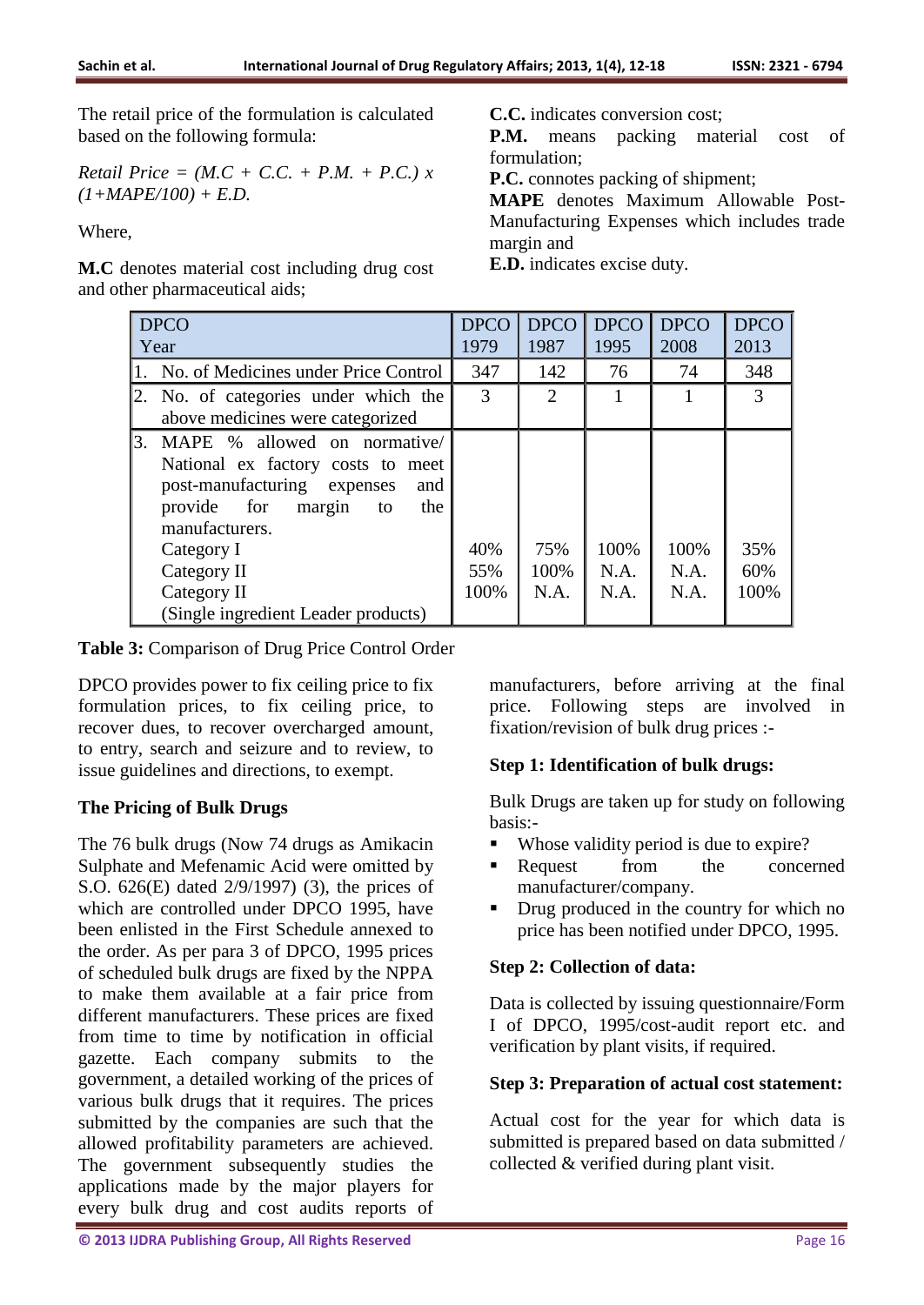### **Step 4: Preparation of Technical Parameters:**

Technical parameters are prepared based on data submitted, collected and verified during plant visits. Plant capacity is assessed considering 330 working days for normal operation of plant leaving 35 days for scheduled maintenance of plant. The achievable production level is considered at 90% utilization of assessed capacity allowing 10% production loss on account of unforeseen break down and non-scheduled maintenance.

# **Step 5: Preparation of Estimated Cost:**

The estimated cost for the pricing period are then prepared based on actual cost & the technical parameters. While projecting the future cost, an increment is recognized at 5% per annum in respect of salaries & wages. Wage agreement, if any, which has been finalized and signed is also recognized while preparing the estimates. In respect of other overheads of fixed/semi variable nature, increase at 2.5% per annum is made to cover the normal incremental effects. The customs duty and other taxes as per the current budget are considered.

# **Step 6: Calculation of Fair price of bulk drug:**

Fair price is calculated by providing returns as specified in sub para (2), para 3 of DPCO, 1995. (8) While fixing the maximum sale price of the bulk drug, a post-tax return of 14% on net worth or a return of 22% of capital employed or in respect of a new plant an internal rate of return of 12% based on long term marginal costing is considered depending upon the option exercised by the manufacturer of the bulk drug. In case, the production is from basic stage, additional 4% return is considered on net worth/capital employed.

### **Step 7: Fixation of maximum sale price of the drug:**

When the number of manufacturers of the said drug is more than one, the maximum sale price is fixed at 2/3rd cut off level or weighted average price, depending upon the situation.

### **Step 8: Notification of bulk drug price in official Gazette.**

After calculating the maximum sales price of the bulk drug, it is notified in the official Gazette.

# **Conclusion**

In its present form, DPCO is ineffective as it is inadequate in its coverage and do not serve its purpose to required extent. There is an urgent imperative to spruce up the existing criteria for price control. The present practice of using monopoly and market dominance measures need to be replaced with the criteria of 'essentiality' of drugs. This would have maximum spill-over effect on the entire therapeutic category. This is also likely to prevent the present trend of circumventing price controls through non-standard combinations and at the same time would discourage producers moving away from controlled to non-controlled drugs. Direct price control should be applied on formulations rather than basic drugs. This is likely to minimise intra-industry distortion in transaction. Finally, we argue that to ensure drug security in India, a strong regulatory institutions need to be established or already existing regulatory institution should be empowered.

# **References:**

- 1. Sakthivel Selvaraj, (2007), How Effective Is India's Drug Price Control Regime? [Internet]. [cited 2013 Dec] Available from: http://www.hsph.harvard.edu/takemi/files/2012/10/ RP256.pdf
- 2. Human Development Report 2010 20th Anniversary Edition, Chapter 5 innovations in measuring inequality and poverty. [Internet]. [cited 2013 Dec] Available from: http://originhdr.undp.org/en/media/HDR\_2010\_EN\_Chapter5\_r eprint.pdf
- 3. Times of India online Govt. to bring essential medicines under price control, Kounteya Sinha. Sep. 28, 2012. [Internet]. [cited 2013 Dec] Available from:

http://articles.timesofindia.indiatimes.com/2012-09- 28/india/34147534\_1\_price-control-nlem-essentialmedicines

4. Competition Law and Indian Pharmaceutical Industry, Centre for Trade and Development (Centad), New Delhi 2010, [Internet]. [cited 2013 Dec] Available from: